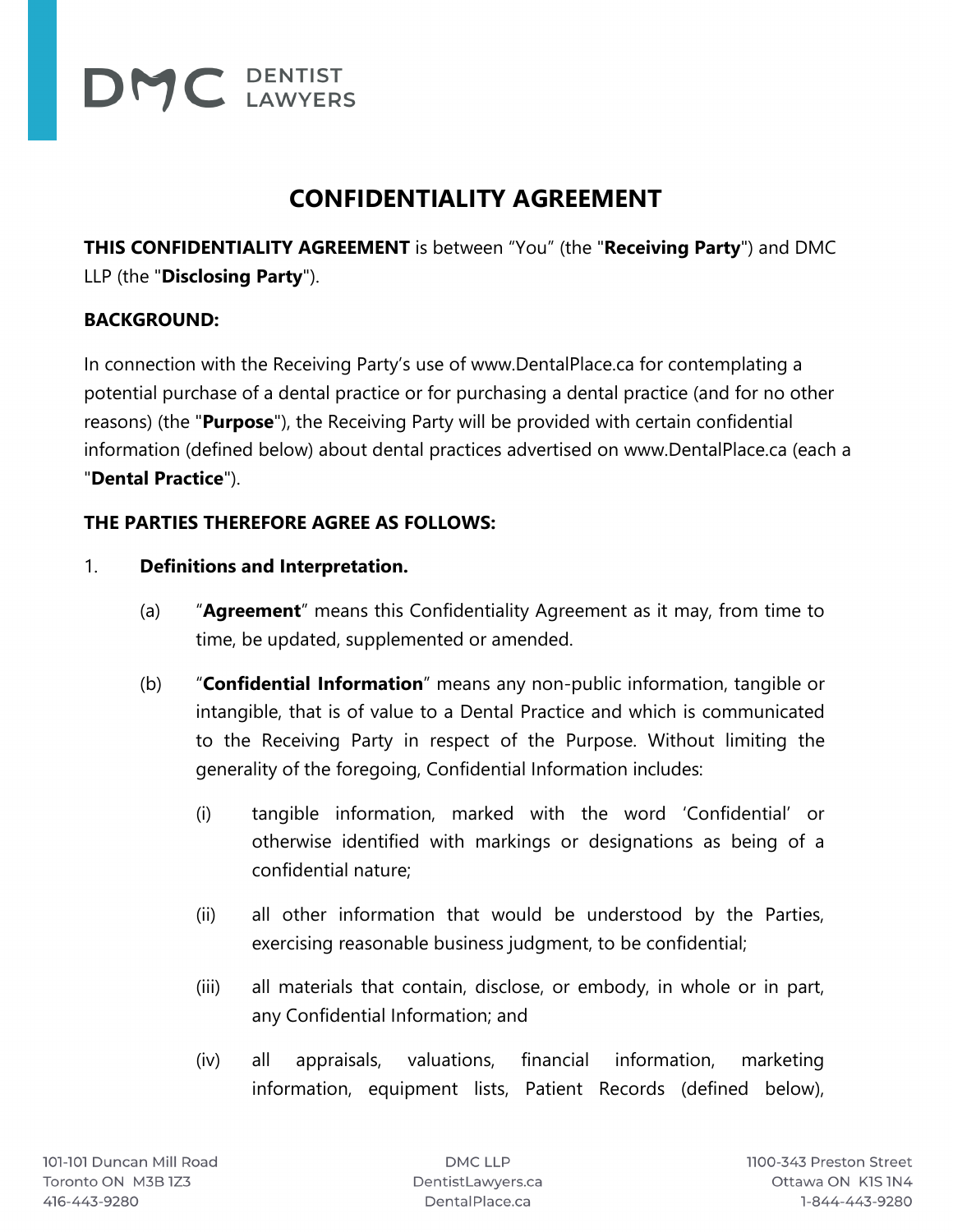appointment schedules, employee information, and leases (for both real and personal property) of a dental practice.

- (c) "**Parties**" means the Receiving Party and the Disclosing Party and "**Party**" means any one of them.
- (d) "**Patient**" is someone who a Dental Practice has provided dental services and/or products to and who has a Patient Record maintained by the Dental Practice.
- (e) "**Patient Records**" means all charts, records, x-rays, patient lists, documentation and other data of all Patients of a Dental Practice, whether in physical or electronic format, including all billing records for each patient.
- (f) "**Person**" means any individual, sole proprietor, corporation, partnership, trust, unincorporated association, syndicate, co-operative, affiliate, related entity or government body.
- (g) "**You**" means the individual accessing the Confidential Information, or other legal entity on behalf of which such individual is accessing or using the Confidential Information, as applicable.
- (h) the headings, articles and sections hereof are for convenience of reference only and do not form a part of this Agreement;
- (i) any reference to an entity is to include (and is to be deemed to be) a reference to any entity that is a successor to such entity; and
- (j) words importing gender are to include the masculine, feminine or neuter gender and words in the singular include the plural and *vice versa*.
- 2. **Ownership.** Except as provided otherwise in this Agreement, the Disclosing Party shall retain all title, rights, and interest in the Confidential Information.
- 3. **Non-Disclosure.** The Receiving Party shall:
	- (a) take all reasonable measures to prevent the unauthorized disclosure, dissemination, and use of any Confidential Information;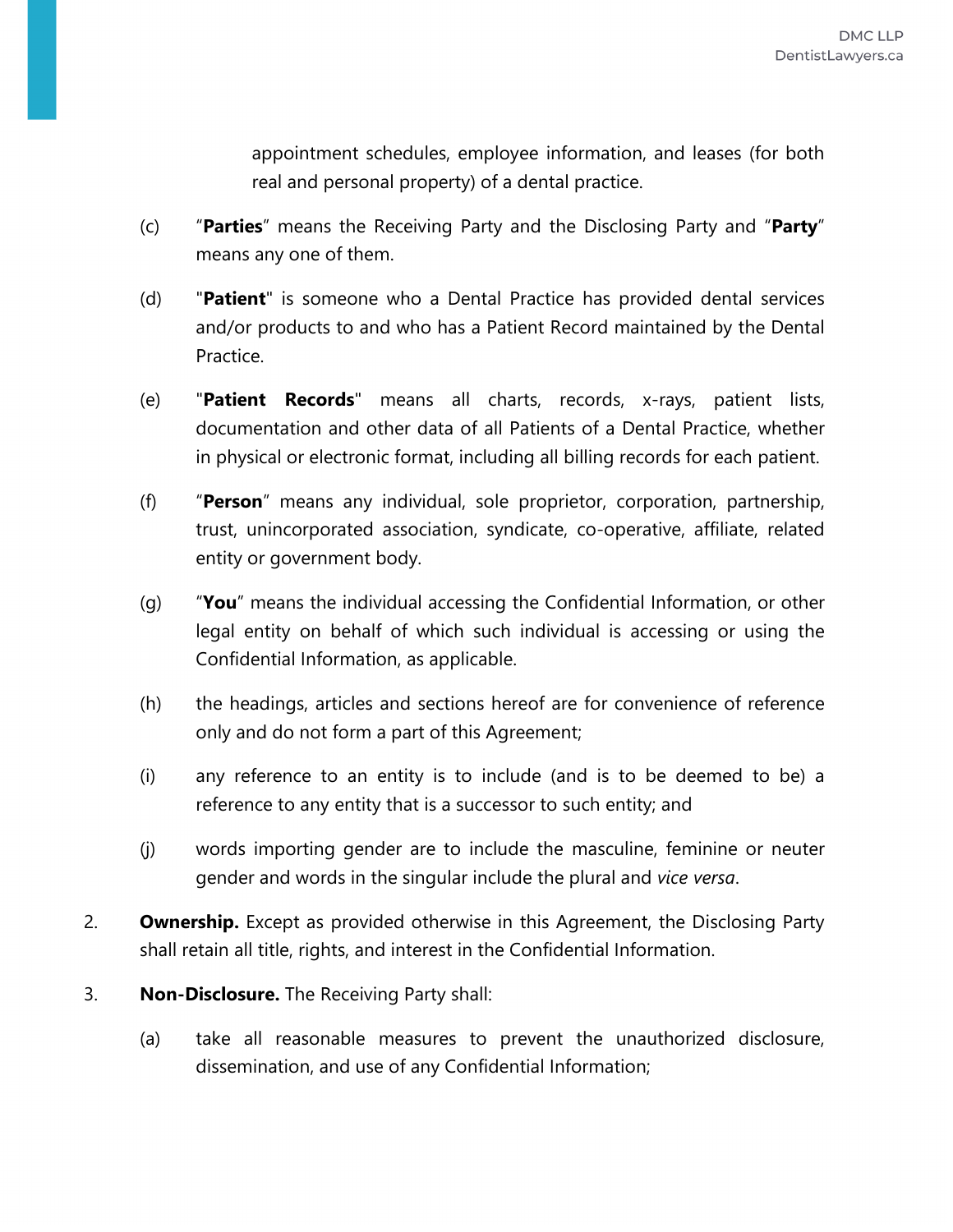- (b) use the Confidential Information only for the Purpose;
- (c) restrict disclosure of any Confidential Information to the Receiving Party's professional advisors who:
	- (i) need to know such information for the Purpose,
	- (ii) are informed of the confidential nature of such information, and
	- (iii) have agreed to act in accordance with this Agreement (the "**Authorized Representatives**");
- (d) be liable for the acts and omissions of its Authorized Representatives;
- (e) not, directly or indirectly, use any Confidential Information to the Disclosing Party's detriment;
- (f) not act, or fail to act reasonably, so that any Confidential Information loses its character as Confidential Information; and
- (g) not reproduce, in whole or in part, any Confidential Information except in accordance with this Agreement.
- 4. **Return and Destruction of Confidential Information.** Upon the Disclosing Party's written request, the Receiving Party shall immediately return to the Disclosing Party, or immediately and irreversibly destroy, any Confidential Information within its power, possession or control and provide proof thereof to the Disclosing Party's satisfaction.
- 5. **Restrictions.** The Receiving Party shall not:
	- (a) attend in person (or instruct Person to attend in person) at a Dental Practice without the prior written consent of the Disclosing Party and the owner/operator of that particular dental practice; or
	- (b) communicate (or instruct any Person to communicate) with any employee, contractor, associate or Patient of a Dental Practice without the prior written consent of the Disclosing Party and the owner/operator of that particular dental practice.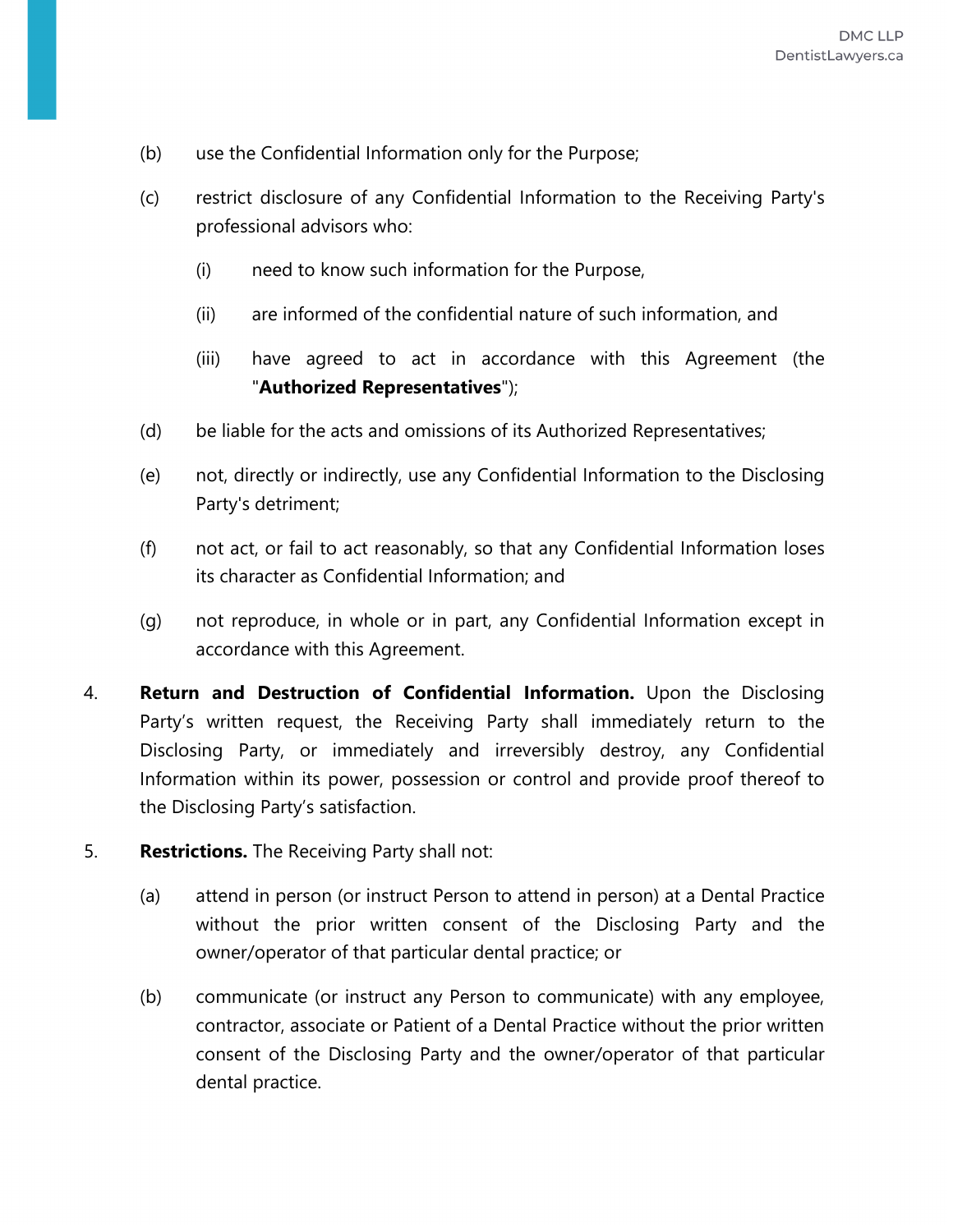#### 6. **Limitations.** This Agreement does not:

- (a) create any agency, employment, franchise, partnership or joint venture relationship between the Parties;
- (b) require the Disclosing Party to disclose Confidential Information to the Receiving Party;
- (c) make the Disclosing Party or the owner/operator of a Dental Practice liable to the Receiving Party for providing any inaccurate or incomplete Confidential Information;
- (d) require either Party to enter into any further agreements or to proceed with any other transaction;
- (e) limit the power of the Disclosing Party to deal with any Confidential Information in any manner whatsoever; or
- (f) require the Disclosing Party to grant any rights to the Receiving Party, except as are necessary to carry out this Agreement.
- 7. **Injunctive Relief.** If there is an actual or threatened breach of this Agreement by the Receiving Party or any Authorized Representative, the Disclosing Party shall, in addition to other available legal or equitable remedies, be entitled to seek an injunction in respect of any such breach, without the need to prove damages.
- 8. **Electronic Signature.** By selecting the 'I Accept' button, You are signing this Agreement electronically. You agree your Electronic Signature is the legal equivalent of your manual signature on this Agreement. You further agree that your use of a keypad, mouse or other device to select or click the 'I Accept' button or similar act/action constitutes your signature (hereafter referred to as "**E-Signature**"), acceptance and agreement as if actually manually signed by you in writing. You also agree that no certification authority or other third party verification is necessary to validate your E-Signature and that the lack of such certification or third party verification will not in any way affect the enforceability of your E-Signature or any resulting contract between you and the Disclosing Party. You also represent that You are authorized to enter into this Agreement for all Persons who own or are authorized to access any of your computers or email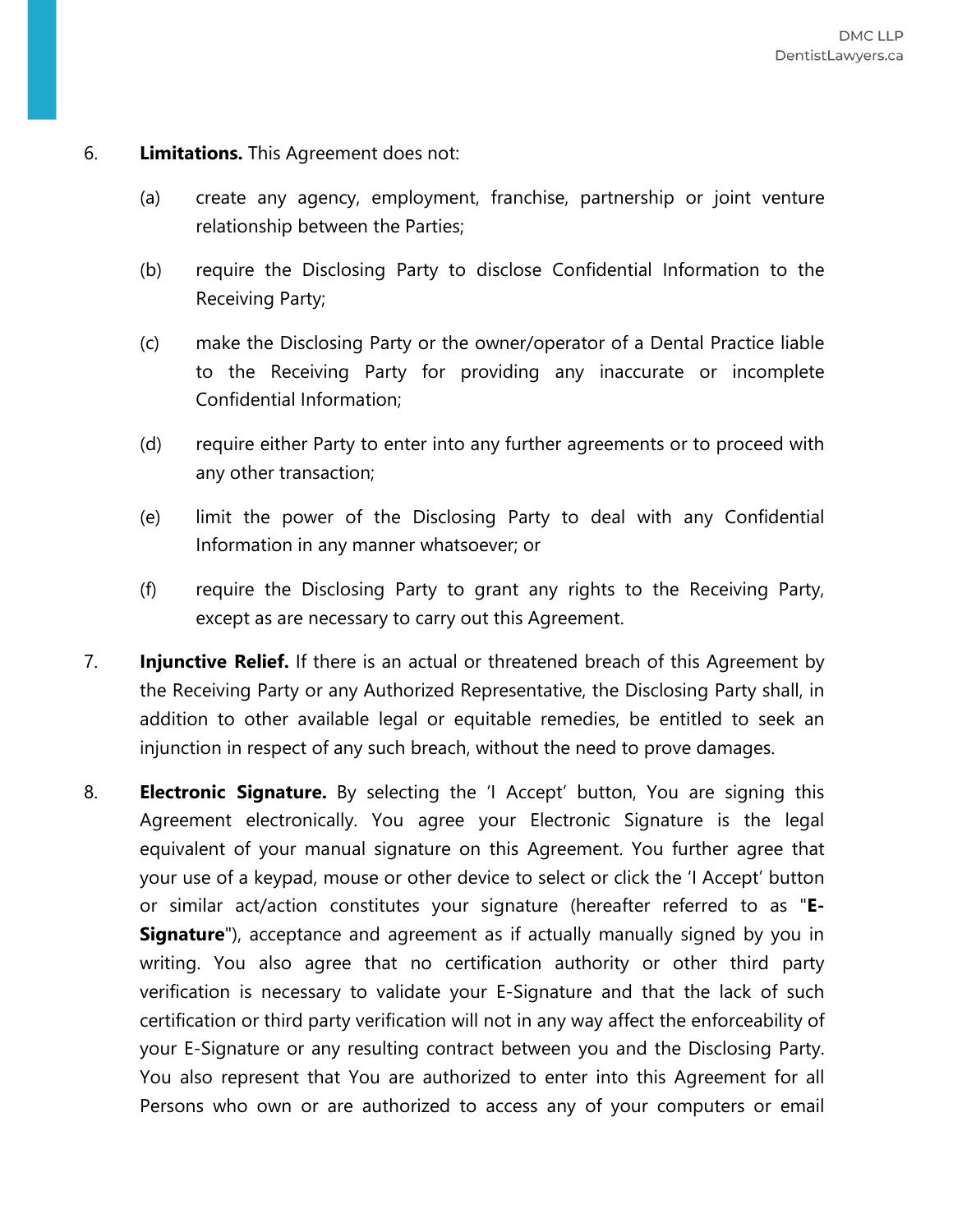accounts and that such Persons will be bound by the terms of this Agreement.

#### 9. **General Terms.**

- (a) **Acknowledgments.** The Receiving Party acknowledges that:
	- (i) it is not a party to, and agrees not to enter into, any agreement which may conflict with this Agreement;
	- (ii) it fully understands the nature and consequences of this Agreement and their respective rights and obligations in this Agreement;
	- (iii) it considers the terms and conditions of this Agreement to be fair and reasonable;
	- (iv) it has been given an opportunity to read this Agreement in its entirety and to obtain independent legal advice prior to signing this Agreement;
	- (v) it is signing this Agreement voluntarily;
	- (vi) by typing in their name below, they agree to be bound by the terms and conditions of this Agreement and the Terms of Use of www.DentalPlace.ca (as amended from time to time); and
	- (vii) Patients have an expectation of privacy and so the Receiving Party shall not use information obtained by inspecting Patient Records to the detriment of any Dental Practice which includes, but is not limited to, soliciting the business of any Patient nor shall the Receiving Party copy or cause to be copied any Patient Records.
- (b) **Assignment.** This Agreement may not be assigned without the Disclosing Party's prior written consent. Any attempt to assign this Agreement without such consent is void. Subject to the foregoing, this Agreement shall bind and enure to the benefit of any permitted successors and assigns.
- (c) **Entire Agreement.** This Agreement is the entire and exclusive understanding of the Parties respecting the subject matter of this Agreement. There are no other agreements or understandings, whether oral